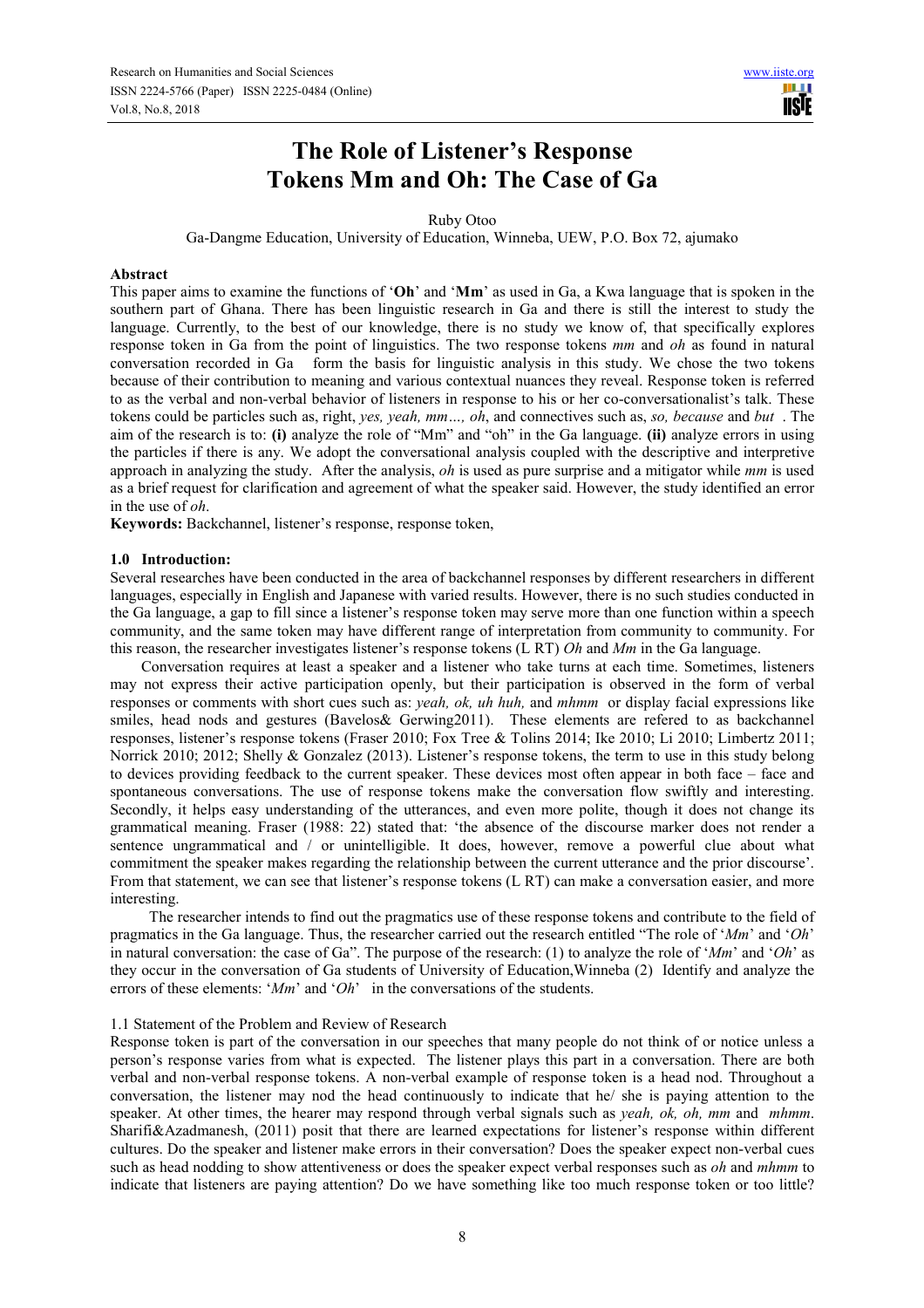The questions we seek to answer in our study are as follows:

- 1. What function do the response token '*Mm*' and '*Oh*' play in conversation?
- 2. Do students make errors in the use of these elements in their responses?

Generally, it seems that response token behavior is a common characteristics of human communication, but these response token behavior is different to languages and cultures (Sharifi&Azadmanesh, 2011; sherlly&Gomerz 2013: 98). A response token may sometimes serve more than one function within a speech community, and the same token may be interpreted differently from one language to another. Based on this statement, we decide to investigate the different functions '*Mm*' and '*Oh*' play in students' conversation and social activities in the Ga language, and the errors they might make in the use of these elements in their conversation.

There are many researches on backchannel/listener's response tokens, out of the lot; Fraser (2010), compared five cultures on back-channels. From his studies, he found out that both cultures make use of continuers, acknowledgement, and change of tokens. Heritage (1984) also did an extensive study of one listener's response token '*Oh*' that he called a 'change of state token'. He found out that *oh* is used to "propose that, its producer has undergone some kind of change in his or her locally current state of knowledge, information, orientation or awareness" Heritage (1984: 299). From his research, it could be pointed out that the sequential role of '*oh*' is essentially backward looking and scarcely continuative. This means that '*oh*' by itself does not invite or promote any continuation of information from the primary speaker. Another research on *Oh* is defined by Tree and Schrouk (1999). In their research entitled 'Discourse Markers in Spontaneous speech *Oh* What a difference an *Oh* makes'. They argue that recognition of words is faster after *Oh* than when *Oh* is either excised and replaced by a pause of excised entirely. They also reported that semantics verification of words heard earlier in the discourse is faster after *Oh* than when *Oh* is either excised and replaced by a pause or excised entirely, but only when the test point is downstream from the *oh*. From their research, it can be deduced that '*oh*' is not only a potential signal to addressees, as has been suggested by corpora analysis , but that it is in fact used by addressees to help them integrate information in spontaneous talk. A considerable amount of attention has been given to backchannel utterances in particular: *yeah* and *mm* (Drummond 1993a, 1993b; Gardner 1998, 2001; *)*. Gardner primarily addresses *mm* and *yeah* and noted, "such unobtrusive response tokens as *yeah, mmhm, okay* and *mm* turn out to be exquisitely complex, in a way that is still becoming apparent" (2001, p.1). Gaedner outlined four major distinctions in backchannels: (1) continuer, that functions to hold the floor (e.g. *mm* and *uh huh*), (2) acknowledgement, which claims agreement or comprehension of the prior turn (e.g. *mm* and *yeah*), (3) newsmaker, which marks the prior turn as newsworthy and (4) change - of - activity token, which marks a movement towards a new topic or action in a conversation (e.g. *okay* and *right*). According to Gardner (2001), *mm* can function as both a continuer and an agreement token, whereas the function of *yeah* is primarily as an agreeing utterance. Gardener (1998) used the term *receipt tokens* and analyzed the occurrence of short responses *yeah*, *mmhm*, and *mm*. These responses are analysed with respect to their intonational difference and to their turn allocations. Gardner emphasized the importance of intonation and prosody information in those responses.

Other researchers like Li (2006; 2010) examined the relationship between the frequency of back-channel responses and enjoyment of the conversation. His research centered on a comparative study among Canadian/Canadian and Chinese/Chinese conversation. He found out that both languages use '*nod*' with '*ok*' or any other backchannel responses.

Limbertz (2011) also worked on backchannel: The use of yeah, ok, uh and mhm to portray engaged listenership. He focused on Australian English and found out that the most commonly used types of backchanneling were continuers and signals of acknowledgment.

.Shelly and Gonzalez (2013) examined the functions of backchanneling and L1 Effects. Their findings suggest that the most commonly used types of backchanneling were continuers and signals of acknowledgment. Goddard (2014) and Cruz (2010) both studies centre on *oh* as an interjection. Norricks (2010b; 2012) and Tolins and Fox Tree (2014) also worked on backchannels. Ike (2010) worked on Backchannel: A feature of Japanease English.

#### **2.0 Data collection / Methodology**

The data were collected from natural conversation of Ga students at the University of Education, Winneba, Ajumako campus at the Central region and at social contexts. We collected Forty tokens (40) and transcribed. After the transcription, we identified the response tokens, and those conversations containing the response tokens are carefully selected for the analysis in order not to repeat utterances. After the selection, twenty- five (25) tokens are reselected for the analysis, out of which fifteen (15) were used for the analysis. We conducted unstructured interviews with two scholars of linguistics who are native speakers of the language. We did this in order to confirm or disconfirm researchers' intuitive knowledge regarding certain usages. The ages of the respondents range between 25 – 35 years of age. We collected the data during discussions in composition lectures and other conversations at social gatherings. The researcher recorded the discussions of the various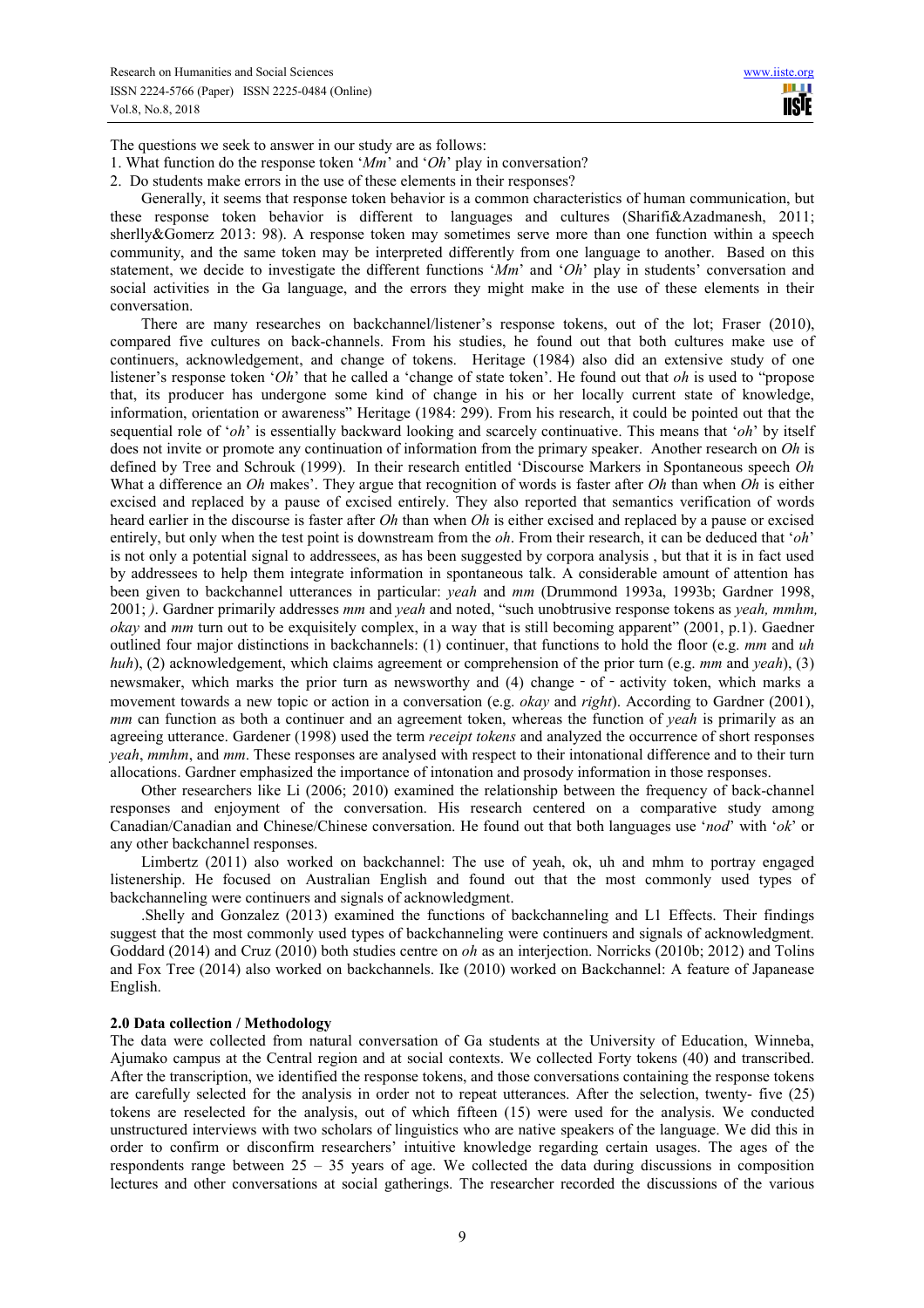conversations after we have given the informants enough education on the use of the conversation. Conversational analysis and descriptive / interpretive model is adapted for the study.

## **3.0 Response Token**

 Response is any verbal or nonverbal (nod only) act occurring during the conversation in a non-intrusive manner (not interrupting the speech turn of the current speaker). It can be presented as one word (e.g., *yeah*) or a statement (e.g., *oh, I see*) or a question (e.g., *is that so*).

Kjellmer (2009) defines response token or backchannel as noise/sounds/utterance, made by non-speakers, not wishing to take over the floor. On the other hand, response token is a short utterance aimed at expressing the listener's attention to the conversation. Such a short utterance may or may not interrupt the current speaker to stop speaking. The regulative function of response token is to encourage the other part to carry on. Common listener's responses in English are interjections like '*un huh, mmhmm, yeah, yes*' etc. that are produced by the listener, to indicate that 'I'm listening'. The listeners employ response tokens to acknowledge that the other speaker has the floor, and that they want the interaction to continue. Klellmer 2009 (citing Tottie (1991) distinguishes the "supportive" function of response token , signaling understanding and agreement, and the "regulative" function, encouraging the speaker to continue his/her turn. In short, these two functions are seen as 'agreement' and 'continuer'. For easy understanding of the analysis we present the full meanings of the abbreviated words.

. 1SG – First person singular,1 PL – First person plural 2PL – Second person plural, 3SG- Third person singular, HAB – Habitual Aspect , FUT – Future Aspect, POS – possessive , PST – Past tense . CONJ – conjunction, ICV-Inherent compliment verb, PROG – Progressive aspect, INDEF – Indefinite article, DET-Determiner, PREF – Perfect aspect, OBJ – Object, MP – Motional prefix, INDEF – Indefinite object, NEG – Negative. $<sup>1</sup>$ </sup>

# **4.0 Analysis of the listener's response tokens**

#### *Oh* as Response token in Ga:

In this study the researcher uses conversation to illustrate the functions of *Oh*. We use *Oh* as response token device to register reception and recognition as a sign of assessment and politeness functions. For example:

4.1Politeness Function

1a. A: ὸ - bàá- nyέ ὸ - wό nìì ὸ- hà - mì? 2SG FUT can 2SGtake thing2SG give 1SG

- (Can you help me with my things?)
- B: óὸ!, ὸfàìnέ, mì nyέŋ ŋ' ninè mii- wà ŋ' hè. Oh! Please 1SG cannot 1SG hand PROG pain 1SGself.

( Oh please l can't, l have pains in my hand or Oh please l can't, my hand is paining me.)

From the conversation above, the listener (student) used *Oh* in her response to function as a mitigator to avoid face threatening act (FTA), though B has used negative politeness, *ofainɛ,mi-nyɛŋ* (please l can't) that has the same meaning that is, to avoid FTA. We can look at the example below and compare with the conversation where the *Oh* is implicit.

1b. A: ὸ - bàá- nyέ ὸ - wό nìì ὸ- hà mì? 2SG FUT can 2SG take thing 2SG give 1SG (Can you help me with my things?) B: òfàiné, mì- nyén η' ninè mii- wà η' hè... Please 1SG cannot 1SG hand PROG pain 1SGself. (Please l can't, l have pains in my hand

or Please l can't, my hand is paining me.

- A: Eei!nakai?
- Eei! Is that
- C: Oo anɔkwale, o naa akɛ e nine e fuu? kwɛmɔ.

Oo true, 2SG see that 3SG hand 3SG swell? look

( Oh, it's true, don't you see that the hand is swollen? Look at it).

The listener can try to avoid FTA by using negative politeness strategy *mìnyέŋ* (l can't), apologizing using the word *ὸfàìnέ* (please), but the first one in (1a) above is still considered to be more polite than the conversation in (1b) which has no '*Oh*'. In (1c) the speaker used *Oo* to assess what (b) said. *ŋninè ŋwà ŋhè*(my hand is paining me). (C) went on further to ask (A) don't you see that the hand is swollen? Look at it.

<sup>(2)</sup> A: A wìé ní ὸsɔfó àyá- kpa nùùmó' ɛ fàí.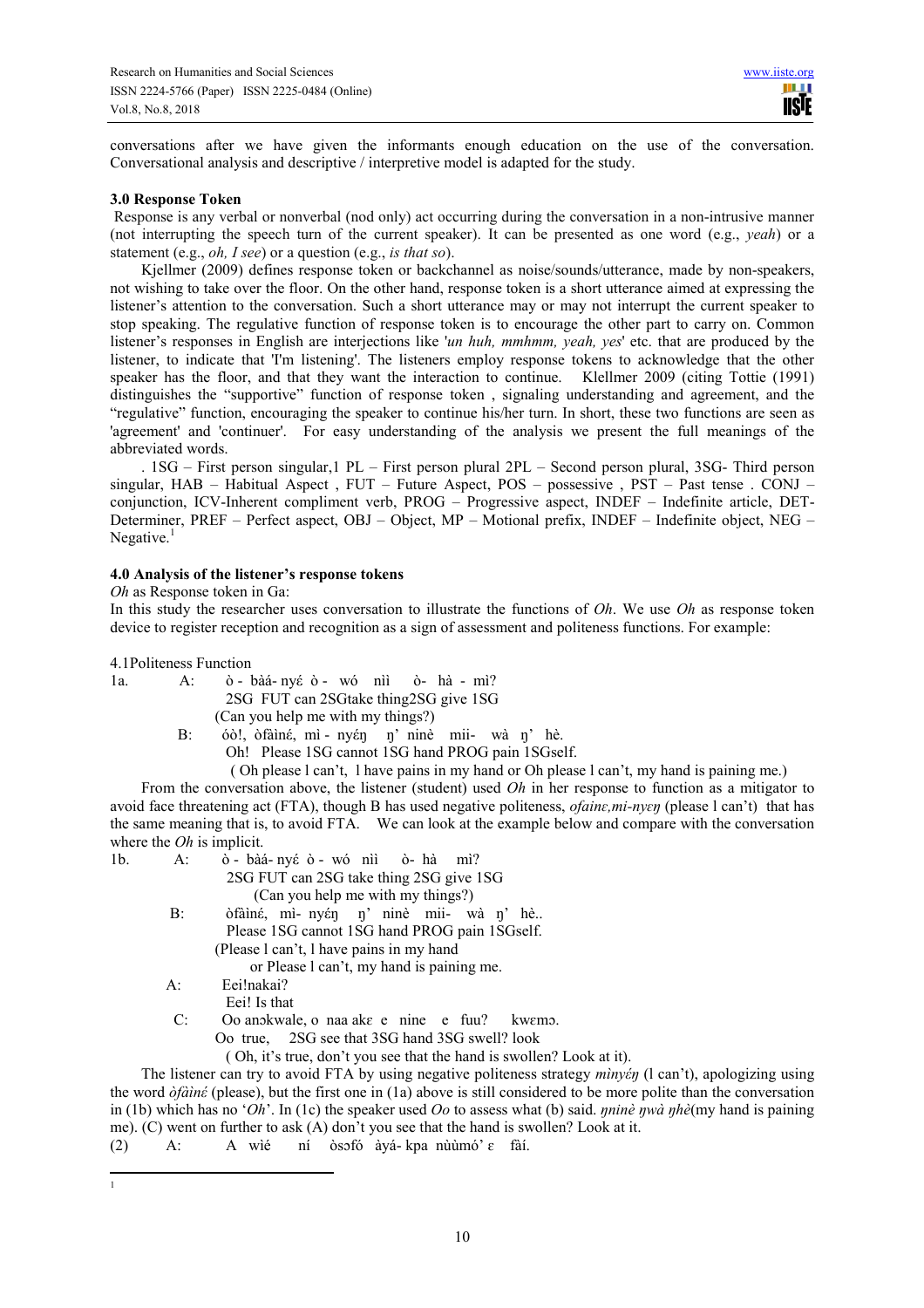|             | INDEF speak CONJpriest MP beg oldman DET              |
|-------------|-------------------------------------------------------|
|             | (Osofo had been implored to apologize to the old man) |
| B:          | $D't\grave{e}\grave{e}$ .                             |
|             | 1SG go                                                |
|             | $(I$ went                                             |
|             | C using Oo as a Strong Marker of Confirmation         |
| $C^{\cdot}$ | óò! lè càng, é -té é – yá – nà lè<br>mómó.            |
|             | óò! true PERF go 3SG MP see 3SG OBJ already           |
|             | (Oh truly, he has done that already.)                 |

In example (2), the speaker C was confirming B's answer that he has gone to apologize to the old man already. The use of the marker *Oo lɛɛlɛŋ* 'Oh truly' is signaling a strong marker of confirmation.

# 4.2 Expressing Contempt

| $(3)$ A: | Ówúlà, ó-há-áà mì n'nii?.                                              |
|----------|------------------------------------------------------------------------|
|          | Gentleman 2SG give-NEG 1SG 1SG POS thing                               |
|          | (Gentleman, won't you give me my thing?)                               |
| B:       | $M\dot{a}$ – hà - bò, bó' $\varepsilon$ hà mi énúm ó - fátà hè.        |
|          | ISGFUT give 2SG, 2SG give 1SG five 2SG add                             |
|          | (Iwill give you, you add five (hundred cedis) to it).                  |
| A:       | $\dot{O6}$ , $\dot{O} - \dot{R}$ - $\dot{a}k\epsilon$ $\dot{\eta}$ - 1 |
|          | Oh 2SG know that 1SG fool                                              |
|          | (Oh, you think I'm a fool?)                                            |

The conversation in (3) above, A is asking B if he is not giving him his thing which A doesn't want to disclose. B answered him saying that he will give him, but he should add another five. A angrily replied using the marker *Oh* (with a high tone ) do you think l am a fool? From the above conversation, A has used the response token *Oh* as contempt.

4.3 Expressing Surprise

| (4) | $Z$ : |                          |                    |  | $Me \hat{\epsilon}$ bà ò yé- o àwèrehò? |                                                                                                                 |
|-----|-------|--------------------------|--------------------|--|-----------------------------------------|-----------------------------------------------------------------------------------------------------------------|
|     |       |                          |                    |  | Why 2SG eat-HAB sorrow                  |                                                                                                                 |
|     |       | (Why are you sorrowful). |                    |  |                                         |                                                                                                                 |
|     | Y     |                          |                    |  | A - jù - mí - noféeno                   |                                                                                                                 |
|     |       |                          |                    |  |                                         | 3PL IMP steal 1SG POS everything                                                                                |
|     |       |                          | (I've been robbed) |  |                                         |                                                                                                                 |
|     | Z÷    |                          |                    |  |                                         | Óò! Té è - bà la ténn?                                                                                          |
|     |       |                          |                    |  |                                         | $\dot{\text{O}}\text{o}$ Q tag MP come DET how?.                                                                |
|     |       |                          |                    |  | (Oh! How did it happen?).               |                                                                                                                 |
|     |       |                          |                    |  |                                         | the contract of the contract of the contract of the contract of the contract of the contract of the contract of |

From the conversation above, we can see that  $\hat{O}\hat{o}$  has been used as a backchannel device to register surprise and sympathy in the context in which it is used. Aijmer (2002) states that '*Oh*' can be described not only in terms of how it serves to regulate discourse and information flow, but in terms of effect and emotionality.' She further explained that *Oh* is used in context which the core meaning of 'surprise' is back grounded: to arrive at a realization.

| 4.4 Expressing Retort |                                                                                                                       |  |         |
|-----------------------|-----------------------------------------------------------------------------------------------------------------------|--|---------|
| (5)                   | Nanaa: A'djó, fo màmà-i à-hè                                                                                          |  | jògbàὴὴ |
|                       | Grandma: Adjo, wash cloth PL PLself                                                                                   |  | proper. |
|                       | (Adjo wash the clothes well)                                                                                          |  |         |
|                       | Adjo: $\dot{O}$ ó! Jé – ée nò $\dot{\eta}$ – fé – 0?                                                                  |  |         |
|                       | Adjo: Óó! is NEG that 1SG do HAB                                                                                      |  |         |
|                       | (Oh! Is that not what am doing?).                                                                                     |  |         |
|                       | — <i>Anne Service State State State State State State State State State State State State State State State State</i> |  |         |

The *Óό! jéée* which precedes the answer given by Adjo renders it as a kind of retort and so is interpreted as an insult in the culture of the Ga people. Secondly, the high tone on the *Oh* makes it abusive, because it looks as if Adjo is shouting at the grandma. Thereby '*Oh*' is considered a retort when the age of the participants in conversation is taken into consideration.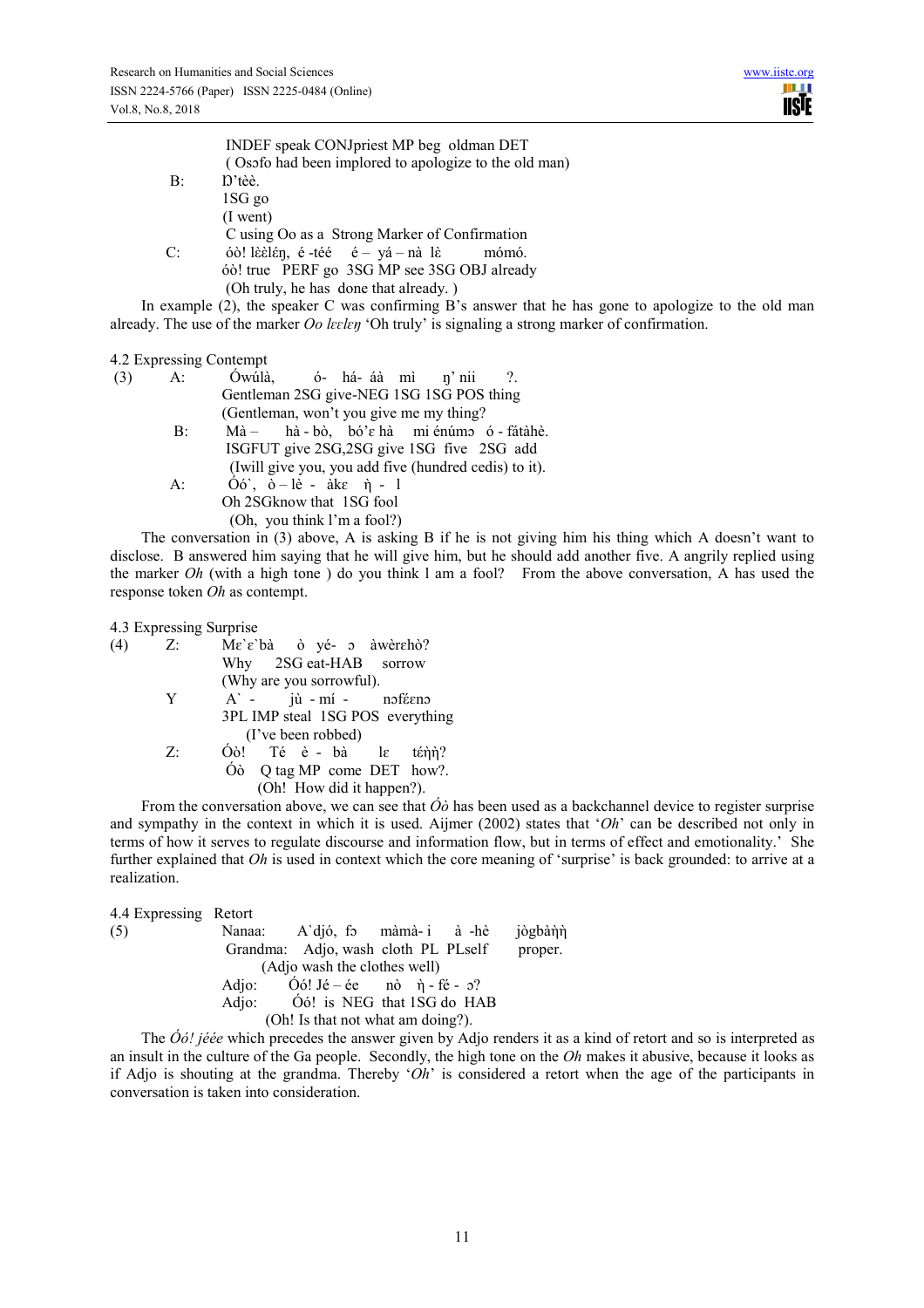4.5 Expressing Confirmation

so in this conversation Y is

| (6) |       | $X: A'w\acute{o}, \eta m\acute{e}n\acute{e} - \grave{a} - w\acute{o} \quad \circ \quad n\grave{u}\acute{u} - \acute{\epsilon}$ ? |
|-----|-------|----------------------------------------------------------------------------------------------------------------------------------|
|     |       | Mother, today INDEF take HAB man DET?                                                                                            |
|     |       | (Mother, is it today they are going for the man's corps?)                                                                        |
|     |       | $Y: \hat{O} \circ !$ hè $\hat{E}$ -nmènè.                                                                                        |
|     |       | $\dot{O}$ $\dot{o}$ ! yes, today.                                                                                                |
|     |       |                                                                                                                                  |
|     |       | One use of $Oh$ is to confirm something which has been mentioned previously,                                                     |
|     |       | confirming to X that really today is the day for the man to be laid in state.                                                    |
|     |       |                                                                                                                                  |
|     |       | 4.6 <i>Oh</i> Expressing Change of Topic                                                                                         |
| (7) |       | A meeting B on her way home (outside the campus) said :                                                                          |
|     | A:    | Afia ò yè?, à- kpè ètse.                                                                                                         |
|     |       | Afia 2SG live 3SG INDEF meet long                                                                                                |
|     |       | (Afia, are you around? It has been a long time).                                                                                 |
|     | $B$ : | Hèè, ò-lènítsúmosànè                                                                                                             |
|     |       | Yes, 2SG know work case                                                                                                          |
|     |       | (Yes, it's because of work)                                                                                                      |
|     | А:    | Yòò, má- nyié no nonn, ná-----                                                                                                   |
|     |       | $\Omega$ 100 $\Omega$ $\Omega$                                                                                                   |

 Ok, 1SG walk on now, greet ----- (Ok, l will go now, greet………)

 B: Òὸ! shì, Akù, nàànyὲ ὸyiwàlàdɔὴὴ Oh! but, Aku yesterday thank you (Oh Aku, thanks for yesterday) A: Shìdàà bέ Thanks no ……

(No thanks).

From the above conversation, there is a change of topic without wanting to end the conversation.

 A wants to finish the conversation, but B remembered something therefore B used *Ooshi* 'Oh but' to change the topic so that B's utterance does not impose on the hearer's face.

4.7 Used to Hide Speaker's Disappointment

| (8) | $M$ : | Wo-téé ní- ò- yá – wá mi                                                                                                                                                                                                                                                                         |
|-----|-------|--------------------------------------------------------------------------------------------------------------------------------------------------------------------------------------------------------------------------------------------------------------------------------------------------|
|     |       | 2PL go CON 2SG MP help 1SG                                                                                                                                                                                                                                                                       |
|     |       | (Let's go and help me).                                                                                                                                                                                                                                                                          |
|     | E:    | $D'$ yá- áa, n'yè ní feemo                                                                                                                                                                                                                                                                       |
|     |       | 1SG go-NEG, 1SG have something doing                                                                                                                                                                                                                                                             |
|     |       | (I will not go, I have something doing).                                                                                                                                                                                                                                                         |
|     | M:    | Òòò, é- fé- éè noko, ó- to'-ko                                                                                                                                                                                                                                                                   |
|     |       | Oòò, MP do NEG 2SG wrong NEG                                                                                                                                                                                                                                                                     |
|     |       | (Ooh, it's nothing, you are not wrong).                                                                                                                                                                                                                                                          |
|     |       | $\mathbf{a}$ and $\mathbf{a}$ and $\mathbf{a}$ and $\mathbf{a}$ and $\mathbf{a}$ and $\mathbf{a}$ and $\mathbf{a}$ and $\mathbf{a}$ and $\mathbf{a}$ and $\mathbf{a}$ and $\mathbf{a}$ and $\mathbf{a}$ and $\mathbf{a}$ and $\mathbf{a}$ and $\mathbf{a}$ and $\mathbf{a}$ and $\mathbf{a}$ and |

In the above conversation, we could see that Òòò has been used to hide the speakers' disappointment, in order not to impose the hearers' face. From the conversation, M usedOoo although he is disappointed.

4.8 Incorrect Use of *Oh*

| (9) | D: | Làmìókór! ò- bà bìé mómó?                                                                      |
|-----|----|------------------------------------------------------------------------------------------------|
|     |    | Lamiokor! 2SG come here already?                                                               |
|     |    | (Lamiokor! are you here already)?                                                              |
|     | Ŀ  | $\dot{O}$ ó!---.Ku'é!---, té ò- yoo ténn?, òfàine.                                             |
|     |    | $\dot{\text{O}}$ ( $\dot{\text{O}}$ ) $\dot{\text{O}}$ = - would have --- how are you?, please |
|     |    | $(Oo)$ ---1 would have, how are you?, please)                                                  |

From the conversation, D meeting Lamiokor asked: 'are you here already?' L replied D using the response token *Óό!* and then says '*ku'*έ*!*' as a form of greeting. L's use of *Óό* here may be termed as incorrect because the use of ku'έ (would have) is meaningless here. The continuation of 'how are you'? and then 'please' has no bearing on the conversation. The use of *Óό* is meant to clarify anything said earlier. The question asked by D needs a simple answer yes. On the other hand, if L has used 'Oh Hai,' we could say that L is using it to express recognition. I may say that the high tone used in the articulation of the Óό! and the break before the *ku'έ* have no relationship. In any case, the researcher sees the use of  $\dot{O}$  in this conversation as incorrect.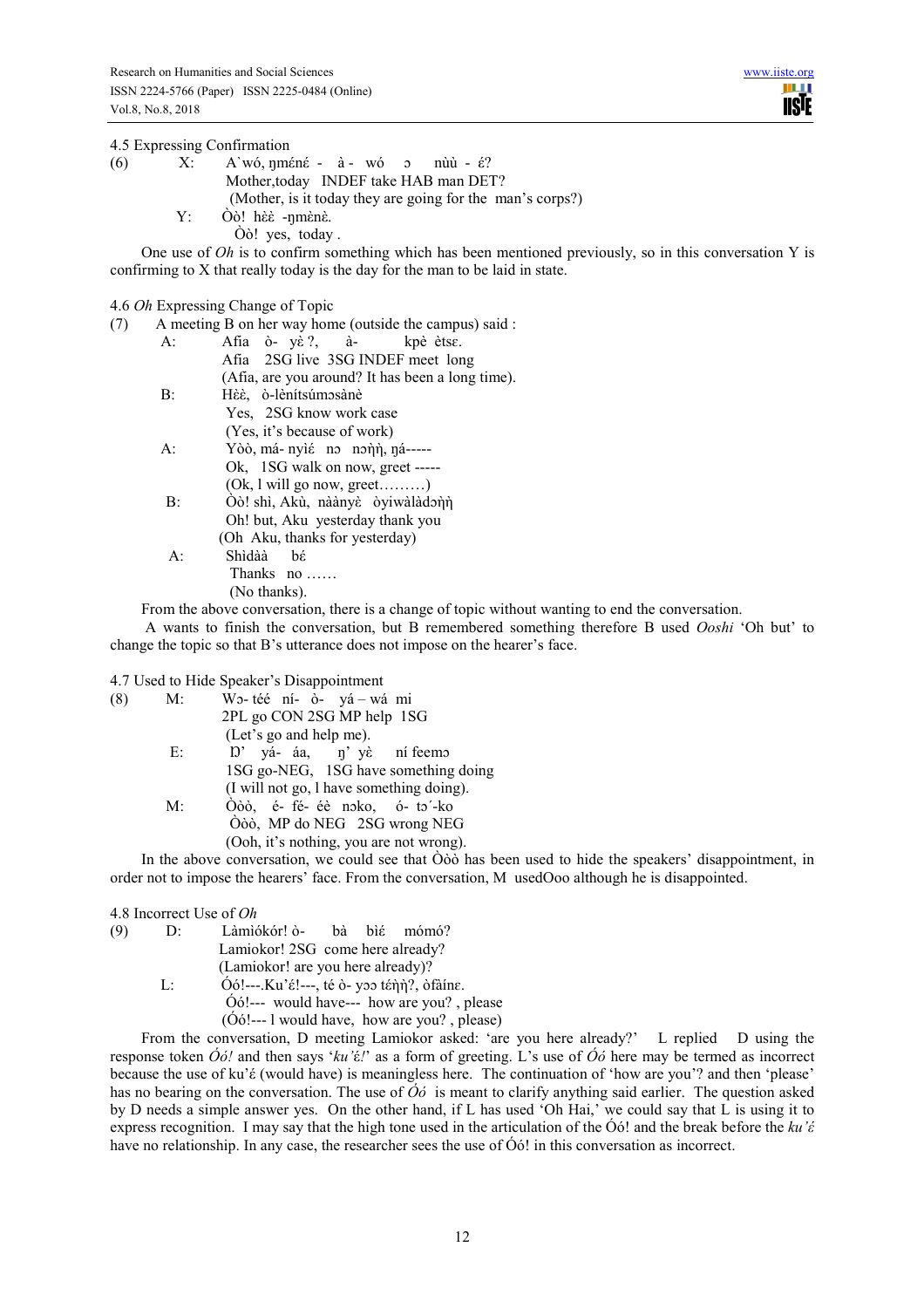| 4.9 Mm Used as Pause Filler                                                       |  |
|-----------------------------------------------------------------------------------|--|
| $(10)$ A: Mi-gbé tsooloo nítsúmoo nàà.                                            |  |
| ISG finish teacher work edge                                                      |  |
| (I have finished the assignment)                                                  |  |
| Méèbè ò gbé nàà?<br>$B$ :                                                         |  |
| Qtag 2SG ICV finish?                                                              |  |
| (When did you finished it).                                                       |  |
| A: Nyề ή'kè hà lε.                                                                |  |
| Yesterday 1SG AUX give 3SG                                                        |  |
| (I submitted it to him yesterday)                                                 |  |
| $M'm'$ -! héwo-méni $\eta'$ fé -o yèbié?<br>B:                                    |  |
| M'm'--! So what .ISG doHAB here?                                                  |  |
| (Mm--! So what am I doing here?)                                                  |  |
| B not knowing what to say at that moment uttered M'm' as                          |  |
| a pause filler in order not to break the conversation, it is also used to express |  |
| her disappointment in life.                                                       |  |
|                                                                                   |  |
| 4.10 $Mm$ as Overla                                                               |  |
|                                                                                   |  |

| $(11)$ A: |       | A`kwèlé, nmènè ó - fèé dìnn.                              |
|-----------|-------|-----------------------------------------------------------|
|           |       | Akweley, today 2SG make quiet                             |
|           |       | (Akweley, today you are quiet).                           |
|           | B:    | Nakai e- fe - o beikomei                                  |
|           |       | That 3SG do HAB sometimes                                 |
|           |       | (She does that atimes).                                   |
|           | C:    | $E - je - \sigma$ gb $\varepsilon$ e - fe- $\sigma$ nakai |
|           |       | 3SG make HAB way 3SG do HAB that                          |
|           |       | (She does that intentionally).                            |
|           | $D$ : | Mm - m, Nakai e -fe p.                                    |
|           |       | $Mm - m$ , That 3SG do HAB                                |
|           |       | $(Mm - m)$ . That is what she does).                      |

Speaker D used the listener's response  $\dot{Mm}$  - - `m as a continuer,  $\dot{Mm}$  - - `mcan be used either after complete utterances or in between pauses or breathing by the speaker. Lamberiz (2011: 11-18) citing (Farr 2003) asserts that 'The utterance can be used as an overlap, without giving the impression of being rude. Moreover, overlapping might resemble a higher engagement in listenership'.

Response token *Mm* is used as an agreement. Let us look at the example below:

# 4.11 *Mm* used as an Agreement Token

| (12) | A: | Mì-nà Màà é - tse                                            |
|------|----|--------------------------------------------------------------|
|      |    | 1SG see Maa PERF long                                        |
|      |    | (It has been a long time I saw Maa).                         |
|      | B: | Lèélèn, wo-ná-áá le                                          |
|      |    | Truly, 2PL see-NEG 3SG OBJ                                   |
|      |    | (Truly, we do not see her).                                  |
|      | C: | $E - b\acute{\epsilon}$ hèwàle                               |
|      |    | 3SG NEG well                                                 |
|      |    | (She is not well).                                           |
|      | B: | $A^{\dagger}$ - kèé à - fó le tsòfà (Narrating the incident) |
|      |    | 3 PL IMP say 3PL INDEF cut 3SG OBJ medicine                  |
|      |    | (They say she has been bewitched)                            |
|      | A: | $M'm' - -m'$ (hoso yitso) beni B gbaa sane le.               |
|      |    | $M'm' - -m'$ (nodding the head) as B narrated the            |
|      |    | incident leading to the illness.                             |
|      | C: | M'm', è - bàáfèè àno kwàlè; è - jé - o' mo' tso'             |
|      |    | M'm', 3SG FUT make true ; 3SG insults HAB one much           |
|      |    | $(M'm)$ , it may be true; she insults too much).             |

From the conversation above, A used the marker Mm- - - m as an agreement token to signal that A agrees with B's utterance as she listens attentively using head nod. However, A used the response token to confirm B's utterance. C's statement *e - jɛɔmɔtsɔ* ' s/he insults too much' makes a very strong confirmation on B's utterance.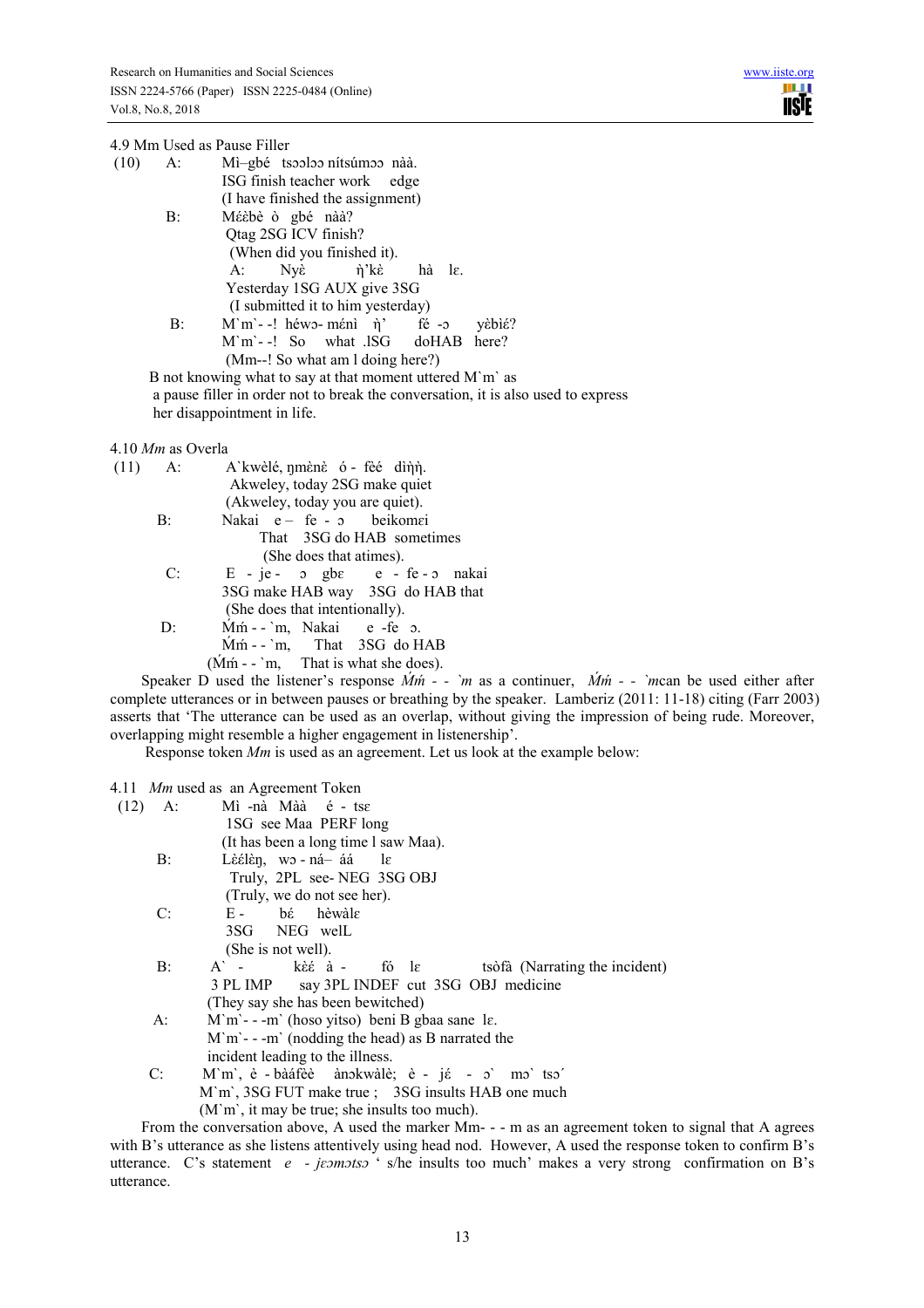Response token can be use to clarify an utterance that was not clear. The example below illustrates the fact raised.

| 4.12 Mm used for Clarification |  |
|--------------------------------|--|
|--------------------------------|--|

| $(13)$ AK: | Apέsέò ,àdúή<br>n <sub>1</sub>        |
|------------|---------------------------------------|
|            | Apeseo, monkey FOC                    |
|            | (Apeseo is a monkey).                 |
| EV:        | Mm'! wiémo èkònn                      |
|            | (Mm'! say it again).                  |
| AK:        | D' kee Apéséò àdún hèno ni            |
|            | 1SG say Apéséò monkey type FOC        |
|            | (I said, Apéséò is a type of monkey). |

From the conversation above, AK is explaining to the colleagues what Apeseo is. In her first explanation, EV did not get what she said so she used the response token *Mm!* to ask AK for clarification. AK then explained the issue at stake more clearly in the next turn. Sometimes, this can be used as an exclamatory question. The example illustrated below shows that the listener's response functions as a question. For example:

4.13 *Mm* used as an Exclamatory Question (14) EA : Aku - nine  $e$  - she shika le no Aku POS handPERF get money DET on (Aku has gotten the money).  $DN$  :  $\dot{M}m$ <sup>'</sup>! ?

DN has used  $\dot{M}$ m<sup>'</sup>! ?as an exclamatory question. It is seen that there is nothing added to the response token used. Moreover the rising and falling tone is used which really confirms the exclamation and shows that s/he is not in agreement with what the speaker said.

## **5.0 Discussion/Findings/Conclusion**

The analysis of the interactional data gives an insight into how listeners response by using *Oh* and *Mm* is portray in the Ga language. The findings of this research are to some extent cohesive with Gardner's (2010) findings about *yeah* and *Mm.* The first significant result is that listeners make more use of *oh* as a listener response device than *Mm.* One of the reasons for this might be that the use of *Mm* is more neutral than O*h* and that listeners might feel that *Oh* signals a greater active engagement in the conversation.

In all, the analysis found that O*h* and *Mm* can both function as agreement, clarification, confirmation and continuers. One of the limitations of this research might be the quantity of data. It would be of interest to compare results taken from a larger range of data to obtain more functions. In addition, the use of *Oh* and *Mm*  are, for example, dependent on the speakers' relationship to each other, as response token controls the management of interpersonal relations such as control and affiliation, and the expression of emotion, attitude, and effect (Ward 2006). It is important to note that this research has only focused on response token utterances and their functions in Ga language. Every communication contains response tokens in all languages and cultures across the world, but the frequency and the use of utterances may vary and errors might occur if speakers are unfamiliar with the listener's response utterances of the opposing speaker. However, we identified one error in the study; this may have occurred with other factors, including the context, and the culture of the language being used. The study finds out that, whenever a high tone is use to articulate the response, some sort of contempt attitude is realized in the respondent's response and the low tone tones down the contempt attitude. In addition to the above, listener's use both head nod and the response token *mm* which clearly indicates overt understanding and emotion. These make sense as a listener's role during the conversational discourse. This allows the speaker to continue with his/her speech while showing understanding of what is said and displaying emotions towards the talk. The conversation actually creates a speaker-listener role change between the two participants, and their interactions often includes the speaker's response solicitation, such as seeking understanding, supportive agreement and disagreement. The analysis also found out that in response to the speaker's utterance, the listener never uses head nod when it comes to the use of *oh*. However, listeners use head nod in addition to the response *mm* to show overt understanding and supportive agreement. In support of the agreement, the listener nods the head up and down severally whilst the listener shakes the head from left to right to show his/her disagreement to the speaker's utterance.

Despite the study of listener's responses in conversation, the nonverbal aspect of the listener's response have not received any attention in the Ga literature. It is experted that the results of this study will contribute to the study of verbal and nonverbal listener response in the Ga language and more study will be carried out to explore other functions that has not been discovered yet by interested people in this field of study.

We conclude that language, culture and context play a very crucial role in conversation, especially in the